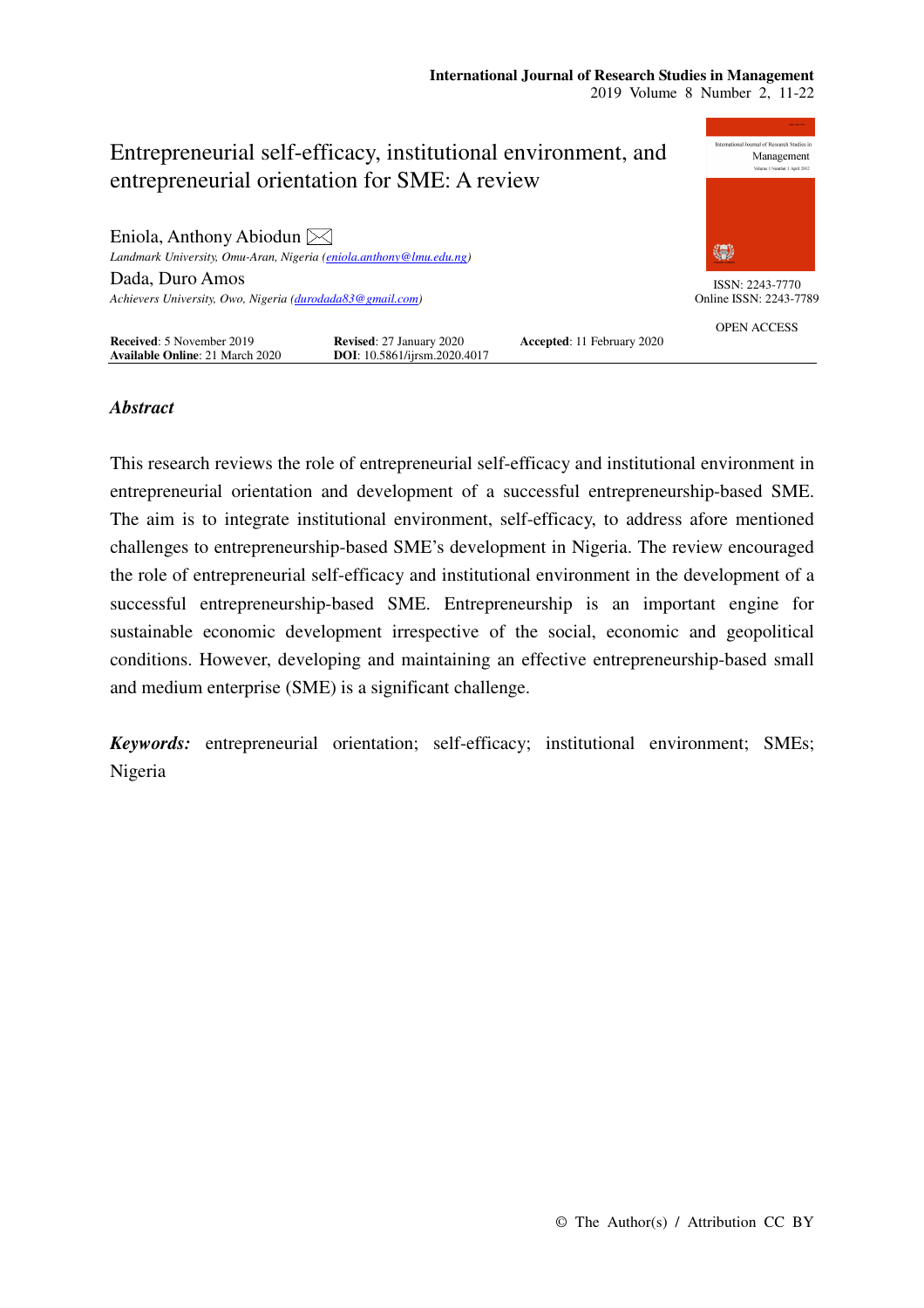# **Entrepreneurial self-efficacy, institutional environment, and entrepreneurial orientation for SME: A review**

#### **1. Introduction**

Entrepreneurship literature in lieu of small and medium (SME) enterprise signifies extensive potential for theoretical research and practical implications in the Nigeria (Eniola & Entebang, 2014; Eniola, Olorunleke, Akintimehin, Ojeka, & Oyetunji, 2019). Scholars acknowledge the massive share of entrepreneurship-based SMEs in the economic development of nations (Akingkugbe & Eniola, 2019; Eniola, 2010, 2018b; Eniola, Entebang, & Sakariyau, 2015; Eniola & Olorunleke, 2020; Eniola, Olurunleke, et al., 2019). Following researchers including (Dejardin, 2000; Eniola, 2018b; Eniola, Ojo, & Ajala, 2019; Eniola, Olorunleke, et al., 2019) endorsed that the growth of an economy is momentously associated with an increase in the entrepreneurship-based SMEs. In a global perspective, this line of enquiry is further corroborated by (Eniola, 2018b; Eniola & Entebang, 2014; Wymenga, Spanikova, Barker, Konings, & Canton, 2012) that SMEs show huge contribution to the economic growth of the countries. For instance, SMEs' share is 98% of the total businesses and ensure approximately 67% employment in Europe as found by (De Kok et al., 2011; Wymenga et al., 2012). The aforementioned sources also indicate that from 2002 to 2010 SMEs in European Union showed an 85% growth in employment and they were responsible for 99.8% of all the non-financial business-related activities. Only in UK according to report, SMEs featured 99.9% of the business sector (private) activities. Entrepreneurship based SMEs without doubt has a huge contribution towards the sustainable development of an economy. This is the reason that there is a worldwide emphasis on SME's for sustainable economic development at both the industrial and economic levels (Hockerts & Wüstenhagen, 2010; Kelley, Singer, & Herrington, 2011). However, the economic performance related implications of entrepreneurship and entrepreneurship based SMEs are questionable in the Nigeria context because of the two afore mentioned factors; lack of entrepreneurial tendency and mismatch between education acquisition and market based skills requirement; lack of proper institutional infrastructure that facilitate in creation, identification and exploitation of opportunities and acquisition of resources (Eniola & Entebang, 2015; Kayed & Kabir Hassan, 2011; Pitan & Adedeji, 2012; Whiteoak, Crawford, & Mapstone, 2005).

Keeping in view the unique context and typical social, political and economic context of Nigeria this paper builds its approach towards empirical research investigation on the following assumptions; as argued by (Bandura, 1995)*"People judge their capacity for challenging activities more in terms of their perceptions of the knowledge, skills, and strategies they have at their command than solely in terms of how much they will exert themselves'*. Consistently, the study assumes that the entrepreneurial intentions are at least in part a function of the entrepreneurs' self-efficacy. That both formal and informal institution has a role in economic development through entrepreneurship base SME development. Therefore, institutional environment may positively moderate the relationship between entrepreneurial self-efficacy, entrepreneurial orientation and SME development (Schmutzler, Andonova, & Diaz-Serrano, 2018; Urbano, Aparicio, & Audretsch, 2018), and; that the mentioned assumptions may hold true in a typical capitalist market structure but is still questionable and require further research investigations in the political, social and religious context of Nigeria. Having said that, it is pertinent to provide a comprehensive summary of the Nigeria context and associated research gaps with respect to entrepreneurship, institutions and their role (if any) in SMEs development.

It is without doubt that entrepreneurship-based SME sector development may offer very promising prospects for the currently stagnant economy of Nigeria. Since 2015, economic growth remains muted and Oil price volatility continues to influence Nigeria's growth performance (World Bank, 2019). The current economic downfall due to persistent decline in oil prices have led to a policy makers' understanding that without an active private sector contribution; primarily through entrepreneurship based small and medium enterprise Nigeria's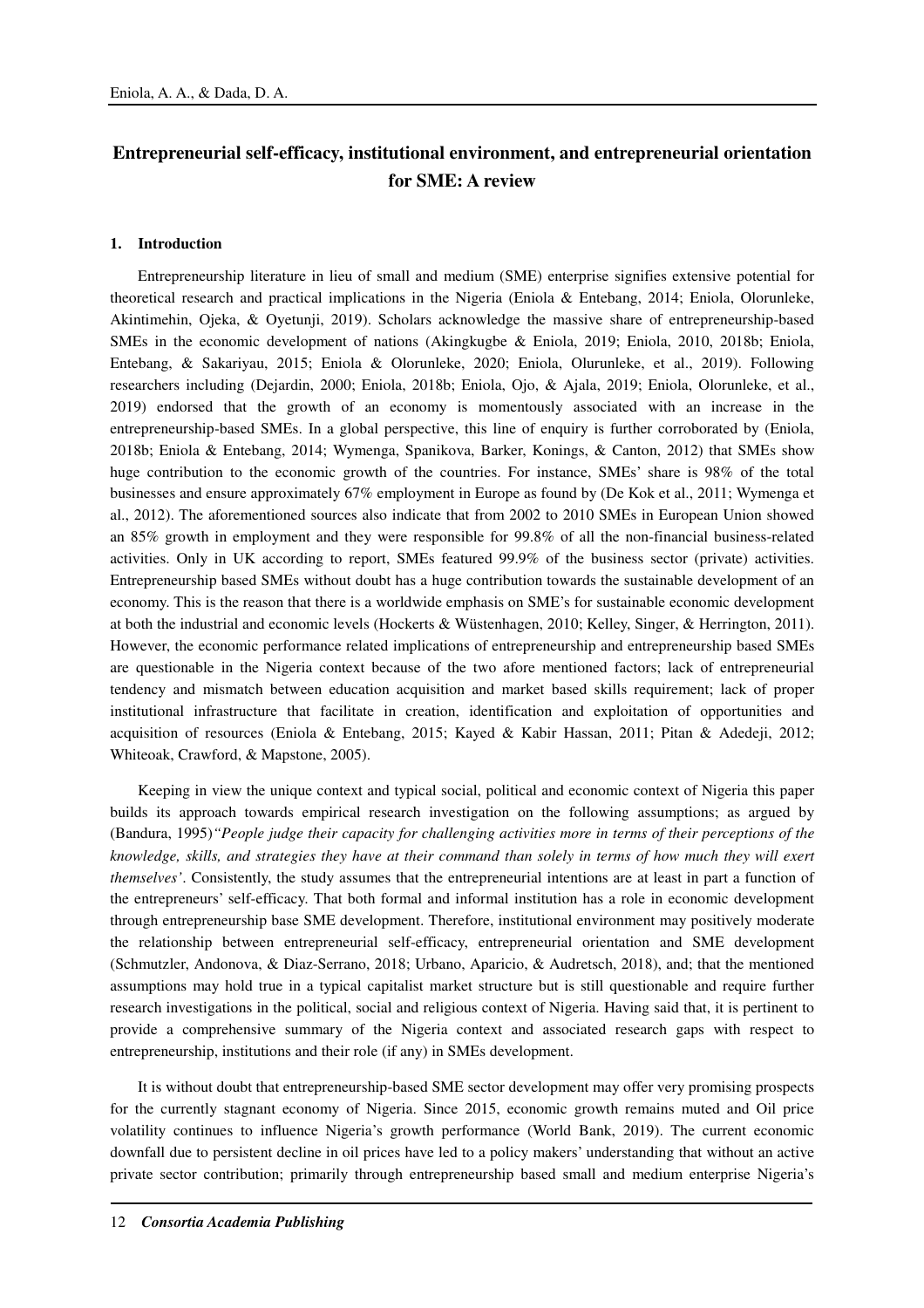economy may not sustain for longer run. However, the country lags on the two critical requirements for developing an effective entrepreneurial class. These two factors relate to the entrepreneurial behavior and market infrastructure and/or institutional environment of the nation. First, entrepreneurship as a process require certain dynamic capabilities that enables individuals identify and exploit and/or create entrepreneurial opportunities within a facilitating institutional infrastructure, to develop a sustainable SME (Ben Letaifa & Goglio-Primard, 2016). Secondly, both scholarly and practitioner research frequently endorse that individual and organizational performance (SMEs in this case) is an outcome of certain behavioral characteristics (Eniola, 2018a; Fishbein & Ajzen, 1975; Herron & Robinson, 1993; Hollenbeck & Whitener, 1988) and that effect of entrepreneurial actions and behaviors is mediated by individuals' motivation derived from his/her perceived competence/efficacy. Thirdly, the aforementioned source also identified a moderating effect of the individual's abilities in the form of skills and resources, financial and other, which are a primary function of the market infrastructure and other facilitating institutions.

Nigeria as mentioned earlier lacks the required set of characteristics and skills in current generation. The 'rentier' economy suffers from the often cited "Dutch Disease" syndrome (Ebrahim-Zadeh, 2003; Gylfason, 1984; Heeks, 1998). As a result, multiple challenges have arisen including; poorly developed private sector, lack of skilled labor force, and a mismatch between the education and market needs in addition to many (Ayadi & Gadi, 2014; Hendrix & Noland, 2014; Pitan & Adedeji, 2012). In addition, due to the generous public support policies of the government trying to earn good will have caused a non-entrepreneurial attitude in the Nigeria Youth. This is the reason that the current generation that comprises of the 50% of population, (NBS, 2018), have greater tendency to join public sector organizations rather than approaching private sector. Moreover, prolonged and heavy reliance on natural resources, petroleum products, have led to the lack of proper market development policies retarded the evolution of a proper market and institutional infrastructure that facilitates SME development. The oil sector's constituting a massive 94.1% of the country's exports (Workman, 2019). According to the above-mentioned government statistics about 80% of the obstructions to SMEs are created by either lack of proper institutions or improper policies of the existing institutions. Keeping in view the back ground emphasized above and the aforementioned assumptions associated with entrepreneurship-based SME, the broader purpose of this research is reviewing the role of entrepreneurial self-efficacy and institutional environment in entrepreneurial intentions and SME development. The study is significant as it would encourage the role of entrepreneurial self-efficacy and institutional environment in the development of a successful entrepreneurship-based SME.

## **2. Literature review**

## *2.1 Entrepreneurship, SMEs and the Dutch Disease Syndrome*

Nigeria is the largest oil exporter in Africa with 94.1% of total exports and generates around 90% of its revenue (Lysonski & Durvasula, 2013; Workman, 2019). As mentioned earlier heavy reliance on oil resources have led to multiple challenges. The unemployment rate as at September 2018 stood at 23.1% in spite of the fact that the country boast of youthful population comprising 53.2% of the youth aged between 15-65 of the country (NBS, 2018; Workman, 2019). The above indicate the wide disparity between the skill requirement in the market and Nigeria curriculum (Pitan & Adedeji, 2012). In fact, this mismatch between the graduate level education and market related workforce need have led to public sector job seeking behavior in the youth (Hockerts & Wüstenhagen, 2010).

The recent decline in Nigeria economy can clearly be attributed to the reduction in the oil prices. Another devastating factor is that reduction in government expenditure has led to a significant reduction in private sector activities as they are also dependent on government spending. The situation is alarming and calls for alternative approaches that may facilitate economic diversification and growth of entrepreneurship (Ayadi & Gadi, 2014; Hendrix & Noland, 2014).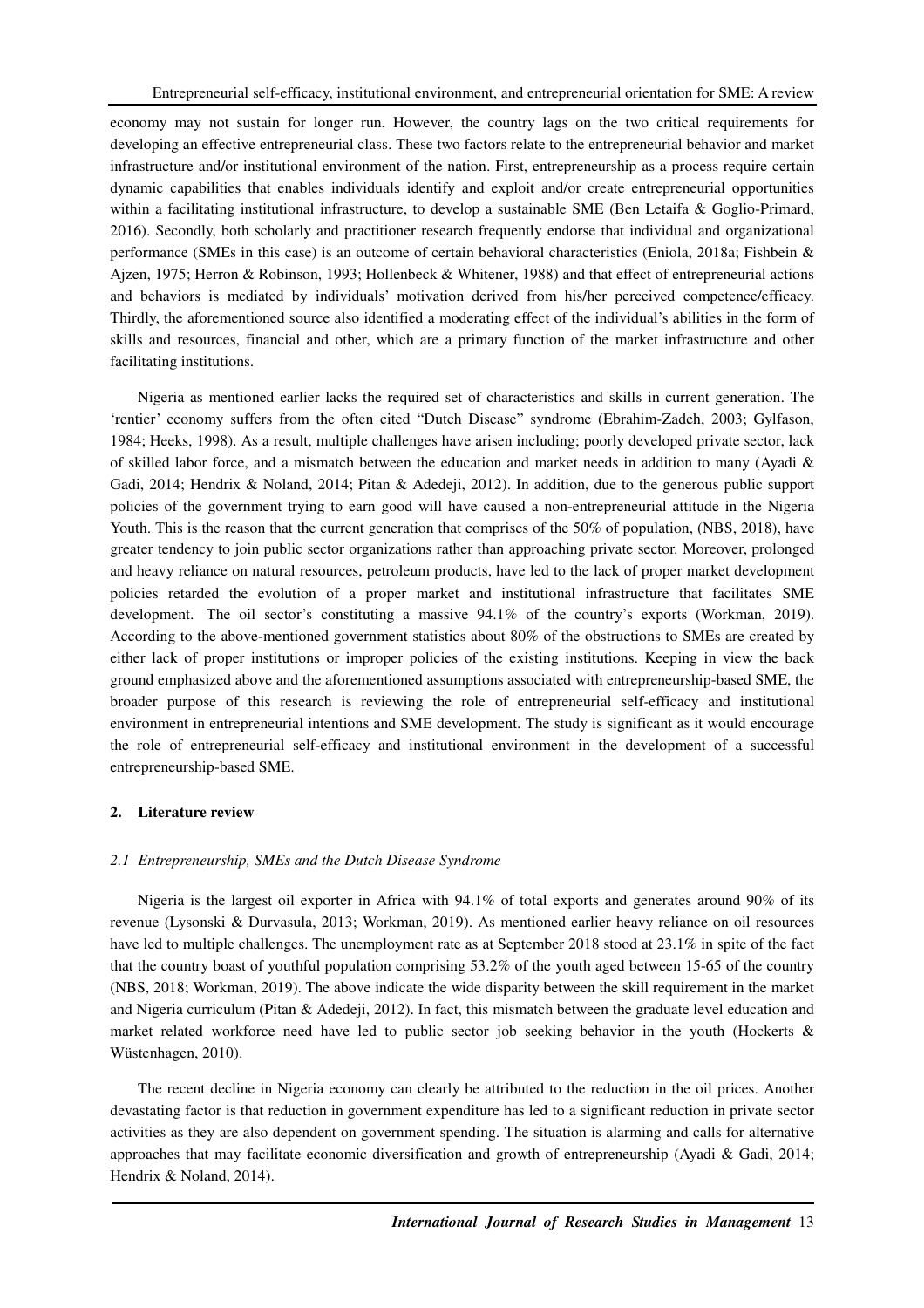The current economic situation in Nigeria can be explained through the commonly known adverse relationship between natural sources and national economic development called as "*Dutch Disease Syndrome"*. Government has failed historically to properly relocate massive revenues earned from oil resources to put the country on a diversified path of sustainable economic development (Auty, 2007; Ayadi & Gadi, 2014; Kayed & Kabir Hassan, 2011). The heavy reliance on oil reserves and formulation of policies based on the oil-based revenues led to the challenges that the country is now facing in terms of mismatch between education and market needs leading to unemployment and government job seeking behavior, reliance on foreign products; lack of a competent private sector, rent seeking behavior a less diversified economy that is suffering because of the current drop in oil prices (Campbell, 2019; Kayed & Hassan, 2011). The identified factors run in a vicious circle where they synergistically complement each other that cause further economic instability. (Pacheco, Dean, & Payne, 2010), suggest that entrepreneurs and especially, green entrepreneurs have the ability overcome poor market incentives and institutional hurdles by creating sustainable opportunities and drive out global competitive sustainability.

Contrarily, this paper contend that at least in the specific, social cultural and religious context of Nigeria; without proper education and removal of social cultural traits and market norms that hinder entrepreneurial orientation, young entrepreneurs may lack the optimal level of self-efficacy to create or even identify such opportunities (Kayed & Kabir Hassan, 2011). One typical example of the strength of the traditional industrial norms is called *'Wasta in* Middle East*' Piston in French or Big Man* in Nigeria context (Ebrahimi & Mirbargkar, 2017; Ramady, 2016). Having its roots from the social trait 'trust' *big man* is a typical character in the culture and especially, Nigeria where a social network based on family and social relations plays a vital role in the success of an SME. The term assigns social and personal power and influence to the entrepreneur in decision making, resource acquisition and trade related interaction in the product market (Hutchings & Weir, 2006).

The paper at this point does not contradict the recent progress in entrepreneurship theory and institutional economics (Aldrich & Kenworthy, 1999; Alvarez & Barney, 2007; Anderson, 2000; Langlois & Hodgson, 1992; North, 1991; Sarasvathy, 2001) that may guide in how sustainable entrepreneurs may overcome these market related setbacks and create opportunities that may lead to sustainable development. But as discussed above the ground realities question the existence and ability (if there exist few) of youth to become one such entrepreneur and that institutions, both formal and informal, and institutional change are often considered a critical aspect of sustainability transitions studies and their relevance have been explored in various contributions (Fuenfschilling, 2019; Fuenfschilling & Truffer, 2014; Jolly & Raven, 2015; Jolly, Spodniak, & Raven, 2016; Smink, Hekkert, & Negro, 2013). It is within a specific context where policies and institutions formulate system of legal, economic and sociocultural challenges that an entrepreneur must face while contributing towards growth and development of his/her SME. Discussed further, is the details on the role of entrepreneurial self-efficacy and institutions, both formal and informal, in developing a successful entrepreneurship-based SME sector.

The relationship between entrepreneurial self-efficacy and SME development has been investigated in many previous studies. The model is contemporary in view of the following research realities. "First, the literature entrepreneurship is still in search for a clear analytical framework that makes explicit what is cause and what is effect (Stam & Spigel, 2018). This literature has primarily produced long lists of factors that enhance entrepreneurship. Those lists contain usual suspects like human capital, education, universities (Byrne & Fayolle, 2010; Rice, Fetters, & Greene, 2010), access to knowledge, supply of (risk) finance, (private and public) customers, a wide range of support organizations (including infrastructure), regulatory frameworks (like laws or tax incentives), leadership including role models (Isenberg, 2011; Stam, 2015), and cultures that enhance entrepreneurial activity, like high tolerance of risk and failure, an open attitude towards experimentation, and a positive image of entrepreneurs (Isenberg, 2011). These lists of elements have been investigated in the entrepreneurship literature before, which makes it rather unclear what the value-added of introducing a new concept like entrepreneurship ecosystem is in the first place. And when these elements are presented as a complex ecosystem in which all elements are perceived to influence each other, as often happens in the EE literature, it becomes extremely complex to disentangle what causes what"? Third, studies in entrepreneurial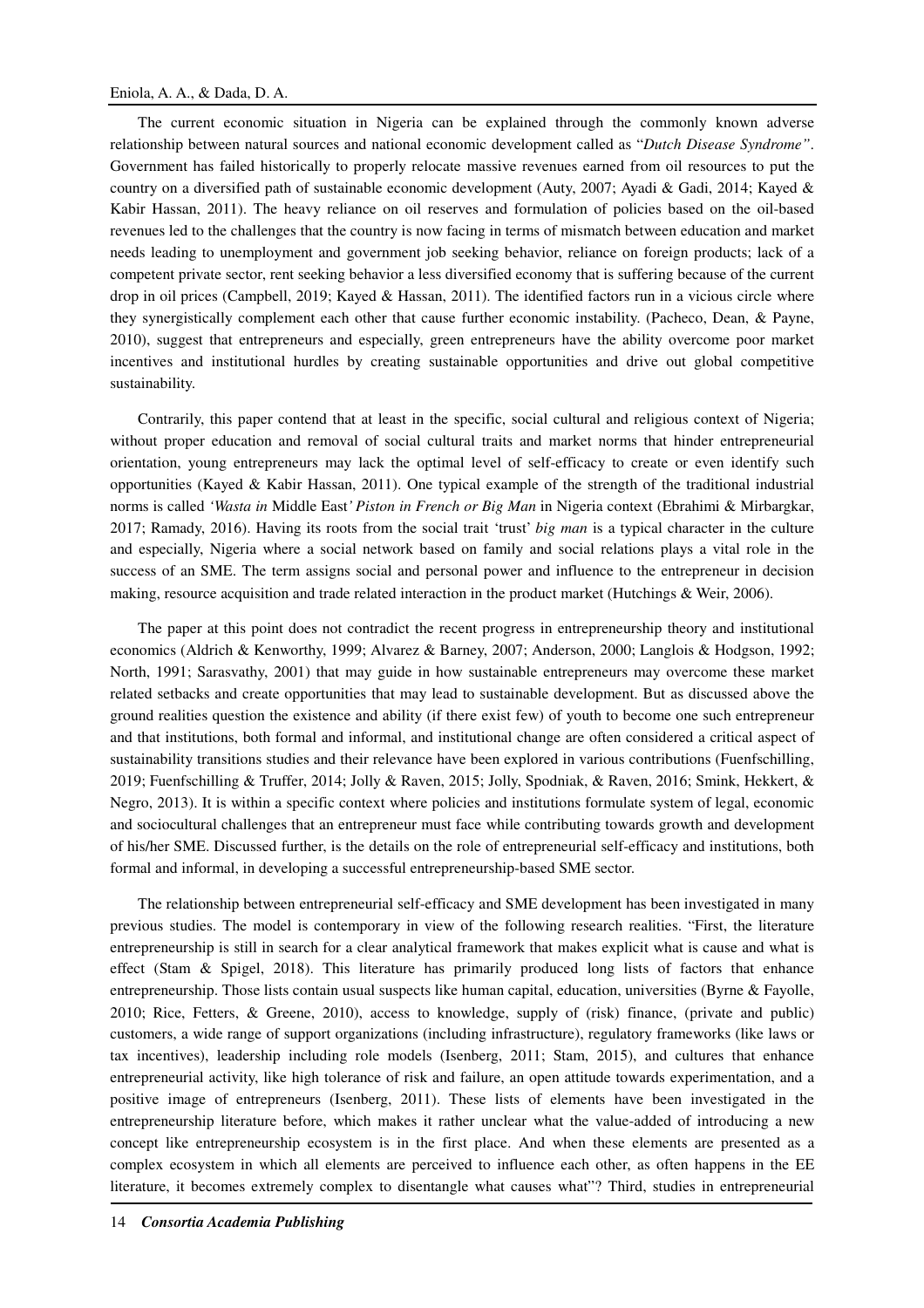ecosystem often tend to focus on a particular place or cluster to describe the particular features of such a holistic infrastructure. Although empirical investigations have showed large differences in the rates of entrepreneurship across regions (Acs & Armington, 2011; Motoyama & Watkins, 2014), it is not entirely clear how the entrepreneurship ecosystem can explain such differences between regions.

The conceptual framework of our study is described in Figure 1. The study would examine the relationship between entrepreneurial self-efficacy, entrepreneurial orientation, and SME development by adopting the planned behavioral theory and the theory of self-efficacy. (Bandura, 1995; Bandura, Adams, Hardy, & Howells, 1980; Wood & Bandura, 1989) argued that the beliefs of an individual to effectively accomplish a particular task strongly affect his / her intention and conduct. In addition, behavioral control perceived by researchers, which can be compared with certain aspects of entrepreneurial orientation, can be seen as a background to intentions and behaviors (Kropp, Lindsay, & Shoham, 2008). Researchers show that there is a link between attitudes toward, ability to act independently, in terms of autonomy, setting up a business project, motivation, all based on proactiveness, and actually setting up a business (risk-taking) (Kropp et al., 2008; Lee & Peterson, 2000; Long, Tan, & Robinson, 1995). Similarly, when it is applied to plan behavior theory, it could be claimed that entrepreneurial orientation is similar to behavioral attitude, as it shows entrepreneurial intention that suggests one's inclination to become an entrepreneur. (Ajzen, 1991; Fishbein & Ajzen, 1975) indicate that a person's belief in power not only influences behavioral attitudes and perceived regulation of behavior, but also affects their intent and behavior. (Ismail et al., 2015) suggest that entrepreneurial orientation is required to promote entrepreneurial and SME development activities in an economy in addition to entrepreneurial purpose. Thus, besides a direct relationship between entrepreneurial efficacy and entrepreneurial orientation, entrepreneurial orientation mediates the influenced of entrepreneurial self-efficacy through attitudes towards entrepreneurship development and perceived behavioral control. Based on literature review, the conceptual framework was implemented to develop research hypotheses.



*Figure 1*. The Conceptual Framework *Source*: Authors

#### *2.2 Entrepreneurial self-efficacy and SMEs development*

Recent scholarly literature frequently endorses ambidexterity as a fundamental character in successful entrepreneurs. It is the ability of entrepreneurs to effectively identify and capitalize on the market opportunities (Volery, Mueller, & von Siemens, 2013). The authors recommend further research investigation into this individual entrepreneurial behavior. (Fang, Lee, & Schilling, 2010) posit that the characteristics enables entrepreneurs to comprehend and utilize the known and familiar tactics prospects while simultaneously trying to identify new opportunities and approaches that lends efficiency. That is why the character drives the growth and makes business sustainable.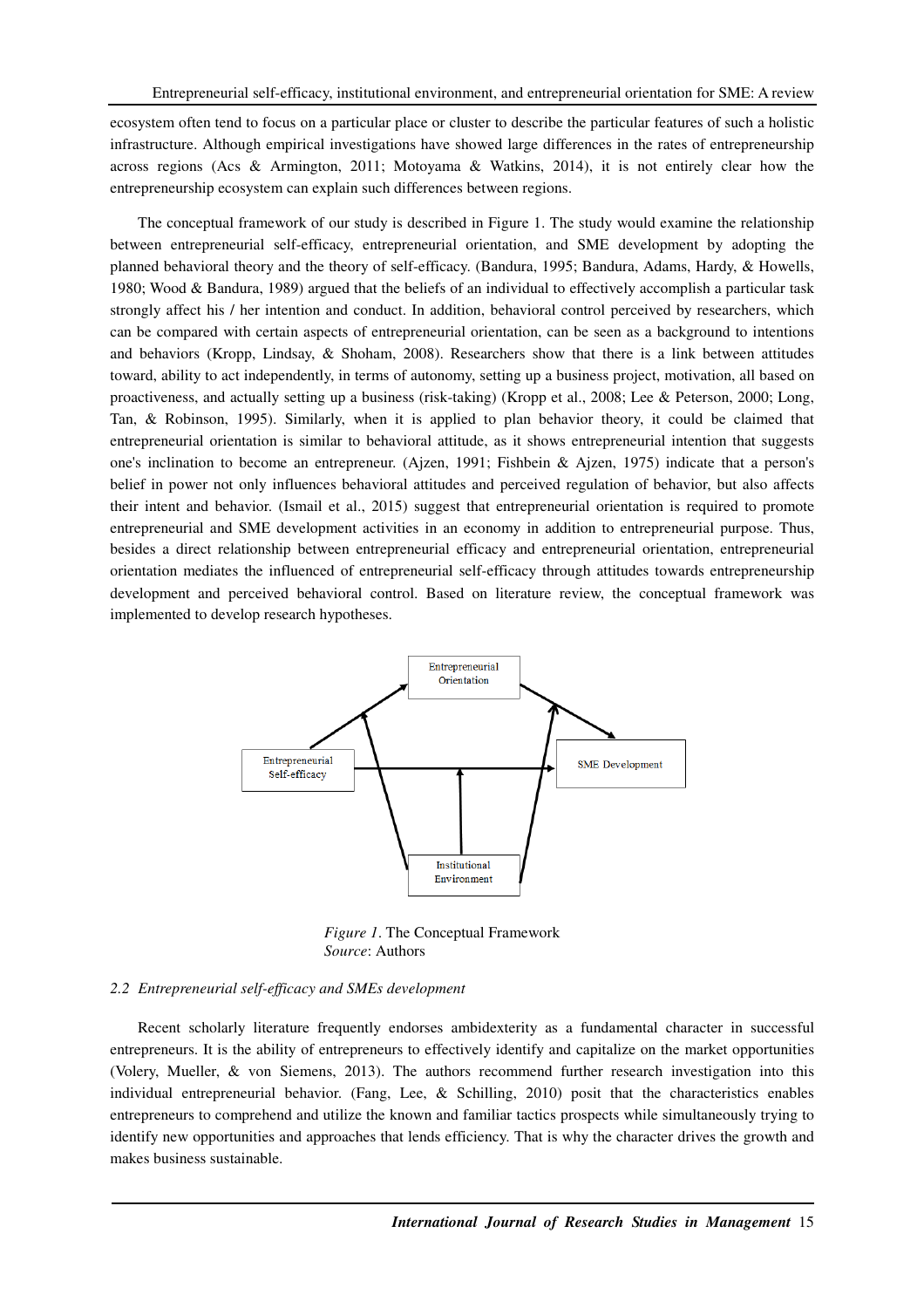## Eniola, A. A., & Dada, D. A.

Self-efficacy is one's belief in his competence to organize his/her cognitive strengths, motivation and sequence of actions in a way that lends him/her control over life events (Wood & Bandura, 1989). Individuals with low self-efficacy tend to avoid building competencies or taking risks while high self-efficacy on the contrary may instill perseverance, effort and confidence in individuals (Thomas & Velthouse, 1990). Therefore, consistent with the concept of ambidexterity scholarly research frequently endorses Entrepreneurial Self-efficacy (ESE) as the key driver for the launch of a new SME. ESE to them is the entrepreneurs' self-concept of being capable to perform a task that enables them develops a sufficient drive to act (Chen, Greene, & Crick, 1998; Krueger & Brazeal, 1994; McGee, Peterson, Mueller, & Sequeira, 2009; Zhao, Seibert, & Hills, 2005). Although, there exists empirical evidence about the association of ESE with entrepreneurial performance related outcomes, for example (Forbes, 2005) identified that the abilities of entrepreneurs to make comprehensive strategic decisions was significantly influenced by their ESE. Similarly, (Luthans & Ibrayeva, 2005; McGee et al., 2009) found the evidence about the direct and mediating effect of ESE on performance in the context of transition economies. However, the impact of ESE on venture performance is not sufficiently clear (Hmieleski & Baron, 2008; Poon, Ainuddin, & Junit, 2006; Smith, Baum, & Locke, 2001) and require further context specific empirical investigations (Markman, Russo, Lumpkin, Jennings, & Mair, 2016). This investigation is particularly important in the Nigeria context because as summarized earlier the mismatch between education acquisition and market based skills requirement has led to a lack of entrepreneurial tendency and/or orientation (Kayed & Kabir Hassan, 2011; Pitan & Adedeji, 2012; Whiteoak et al., 2005).

Researchers contend that the entrepreneurial intentions/orientation is critical in translating entrepreneurial traits (self-efficacy in this case) in to firm level outcomes (Ahlin, Drnovšek, & Hisrich, 2014; Fillis & Rentschler, 2010; Poon et al., 2006; Rauch & Newman, 2009; Rosenbusch, Rauch, & Bausch, 2013; Wiklund, 1999; Wiklund & Shepherd, 2005). Contrary to (Richard, Barnett, Dwyer, & Chadwick, 2004) who consider entrepreneurial orientation a firm level construct, this paper does not differentiate between entrepreneurship and entrepreneurial orientation. However, it does agree at the same time with the argument entrepreneurial is a process construct and is related to the strategic approach and activities (decision making, methods, practices) of managers (Lumpkin & Dess, 1996; Richard et al., 2004). Therefore, based on the upper echelon perspective projected by (Hambrick & Mason, 1984), this paper interprets entrepreneurial orientation as the intentions of entrepreneurs and not the firm. That it is the propensity of individuals create and or identify market-based opportunities and proactively respond through innovation and risk taking while establishing a new small and medium enterprise.

## *2.3 The role formal and informal institutions*

Multiple empirical sources acknowledge the view, that the causal link of entrepreneurial orientation with performance related parameters is dependent upon the external environmental factors like market infrastructure and other formal and informal institutions (Covin & Slevin, 1989; Naman & Slevin, 1993; Zahra, 1993; Zahra & Covin, 1995). By adhering to the (North, 1991) view from institutional economics, this research interprets institutional environment as consisting of both the formal and informal (explicit and implicit) rules and norms that govern decision making, define and design opportunities, specify risk, identify collaborations and networking and set the pace of the entrepreneurial activities. Institutions are the constraints devised by humans that set the rule of the game for entrepreneurial activities and hence their outcomes in the form of successful SMEs (Gnyawali & Fogel, 1994; North, 1991). The North's view related to successful new venture creation within the institutional context is endorsed by multiple scholars in entrepreneurship literature (Aidis, Estrin, & Mickiewicz, 2008; Guerrero, Urbano, & Fayolle, 2016; Thornton, Lounsbury, & Ocasio, 2013; Urbano et al., 2018; Urbano & Guerrero, 2013; Veciana & Urbano, 2008; Welter & Smallbone, 2011). However, recent research in transition economies suggest that even within deficient formal and informal institutions countries have shown enormous growth in entrepreneurship based institutions and entrepreneurial investments (McMillan & Woodruff, 2002; Zhou, 2013). China is a typical case in point. Scholars identify that despite the general research assumption that institutional environment is improving in transition economies; this is not actually the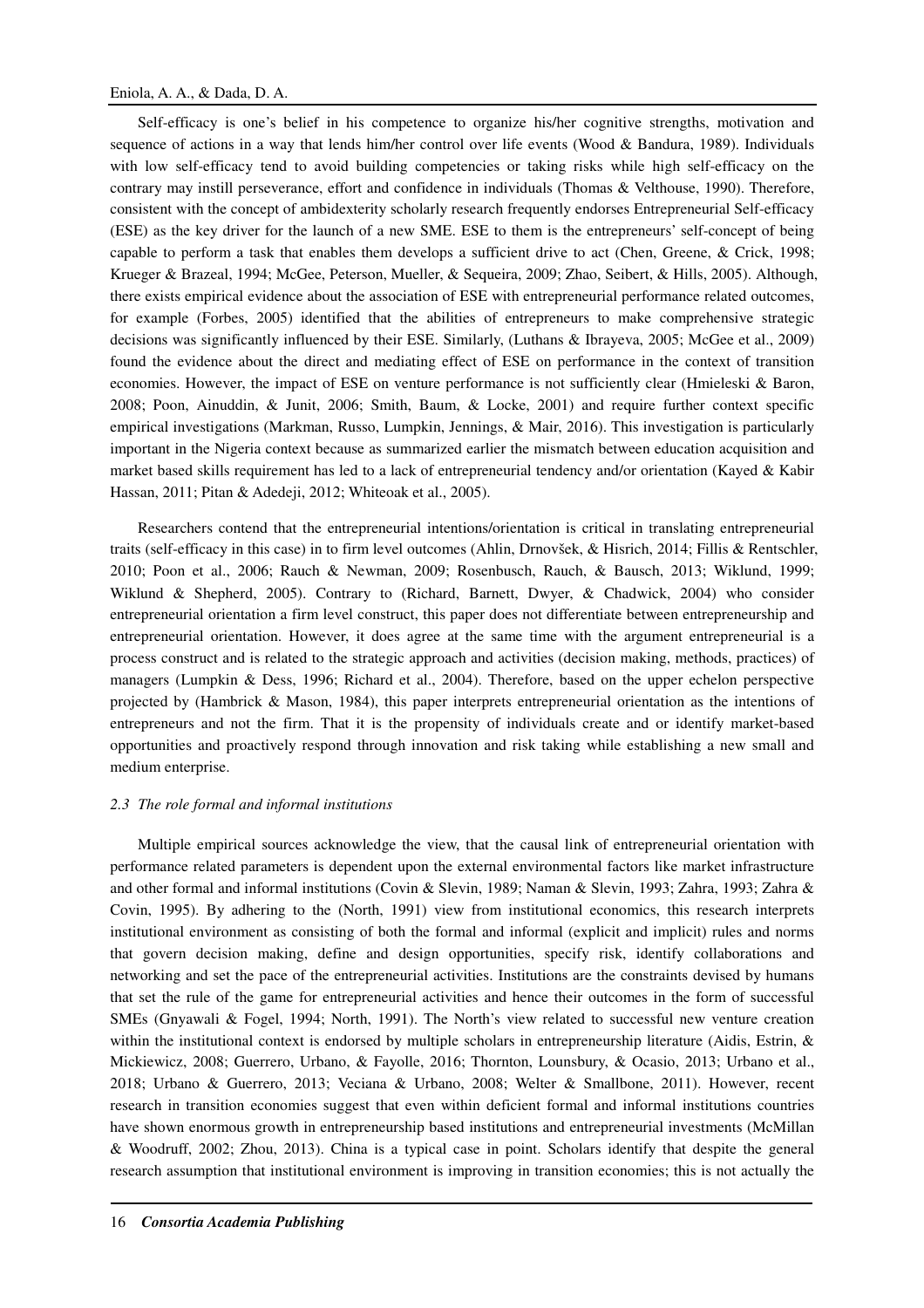case (Banalieva, Eddleston, & Zellweger, 2015).

The growth of entrepreneurship and the associated enterprise has always been a paradox for researchers (Eunni & Manolova, 2012; Huang, Liu, & Li, 2019; Pistrui, Huang, Oksoy, Jing, & Welsch, 2001). Although the level of market competition, rule of law, and business environment are considered as unfriendly to business, the country has witnessed one of the world's highest growing entrepreneurship class. The paradox has attracted significant scholarly and practitioners' interest into Chinese startups and the way its institutional environment affects SMEs'(Pistrui et al., 2001; Yang & Li, 2008) performance (Banalieva et al., 2015; Kshetri, 2007; Peng & Jiang, 2010). The case of Nigeria is more complicated than China as the country's abundant natural resources and religious tourism together with democracy political system and unique social cultural environment may further intensify the need for research into the entrepreneurship based phenomena. Negligence of the social drives leading to organizational actions (Barley & Tolbert, 1997) by efficiency theories is the fundamental reason for the dissatisfaction of the proponents of institutional perspective in entrepreneurial processes. The perspective that projects the role of norms, beliefs and rules on organizational behavior and that these factors vary widely across borders and cultures (Fang et al., 2010; Scott, 2008). These factors become much important in a market context like Nigeria where the religious, political, social cultural and economic perspectives question the ability of (Jepperson, 1991) typical capitalist approaches towards entrepreneurship.

## **3. Conclusions**

Entrepreneurship is frequently considered as a remedy to the severe global sustainability challenges by both scholarly as well practitioners-based research findings. However, entrepreneurship itself is an outcome of a set of human characteristics that enables one to identify, exploit and even create market opportunities related to incremental growth. These characteristics enables entrepreneurs to comprehend and utilize the known and familiar tactics to market related prospects while simultaneously trying to identify new opportunities and approaches that lends efficiency. This research primarily aimed to review the causal connection between entrepreneurial self-efficacy and SME development in the context of Nigeria. This research provides several theoretical and practical contributions. However, there would be need for future research on the empirical analysis of the constructs to ascertain effect of both the mediation and moderator on SMEs growth.

One of the key themes of Nigeria's Vision 2030 is a keen focus on enhancing the capacity and skills to increase the quality and reliability of industrial sector. In this regard the central focus is on utilizing and adapting the legal, financial and other private institutional infrastructure to optimize business environment especially for small and medium enterprise development (UNDP, 2015). The fundamental concern is to develop and groom Nigeria economy from a rentier estate to an internally groomed market based self-sufficient economy. In this regard this research suggests policy formulation that effectively integrates the aforementioned institutions into education and market context that may help in building, grooming and facilitating Nigeria youth into capable entrepreneurs. In addition, consistent with theory of planned behavior Ajzen (1985), the research endorses the fact that institutions must support youth and entrepreneurs to develop and portray positive market based attitude towards the development of private sector based on small and medium enterprise. This is particularly relevant in Nigeria context where market and social norms hinder entrepreneurial attitude in the young graduates (Ebrahimi & Mirbargkar, 2017; Pitan & Adedeji, 2012; Whiteoak et al., 2005).

## **4. References**

Acs, Z. J., & Armington, C. (2011). *Entrepreneurship, geography, and American economic growth*. Cambridge: Cambridge University Press.

Ahlin, B., Drnovšek, M., & Hisrich, R. D. (2014). Entrepreneurs' creativity and firm innovation: The moderating role of entrepreneurial self-efficacy. *Small Business Economics, 43*(1), 101-117.

Aidis, R., Estrin, S., & Mickiewicz, T. (2008). Institutions and entrepreneurship development in Russia: A comparative perspective. *Journal of Business Venturing, 23*(6), 656-672. https://doi.org/10.1016/j.jbusvent.2008.01.005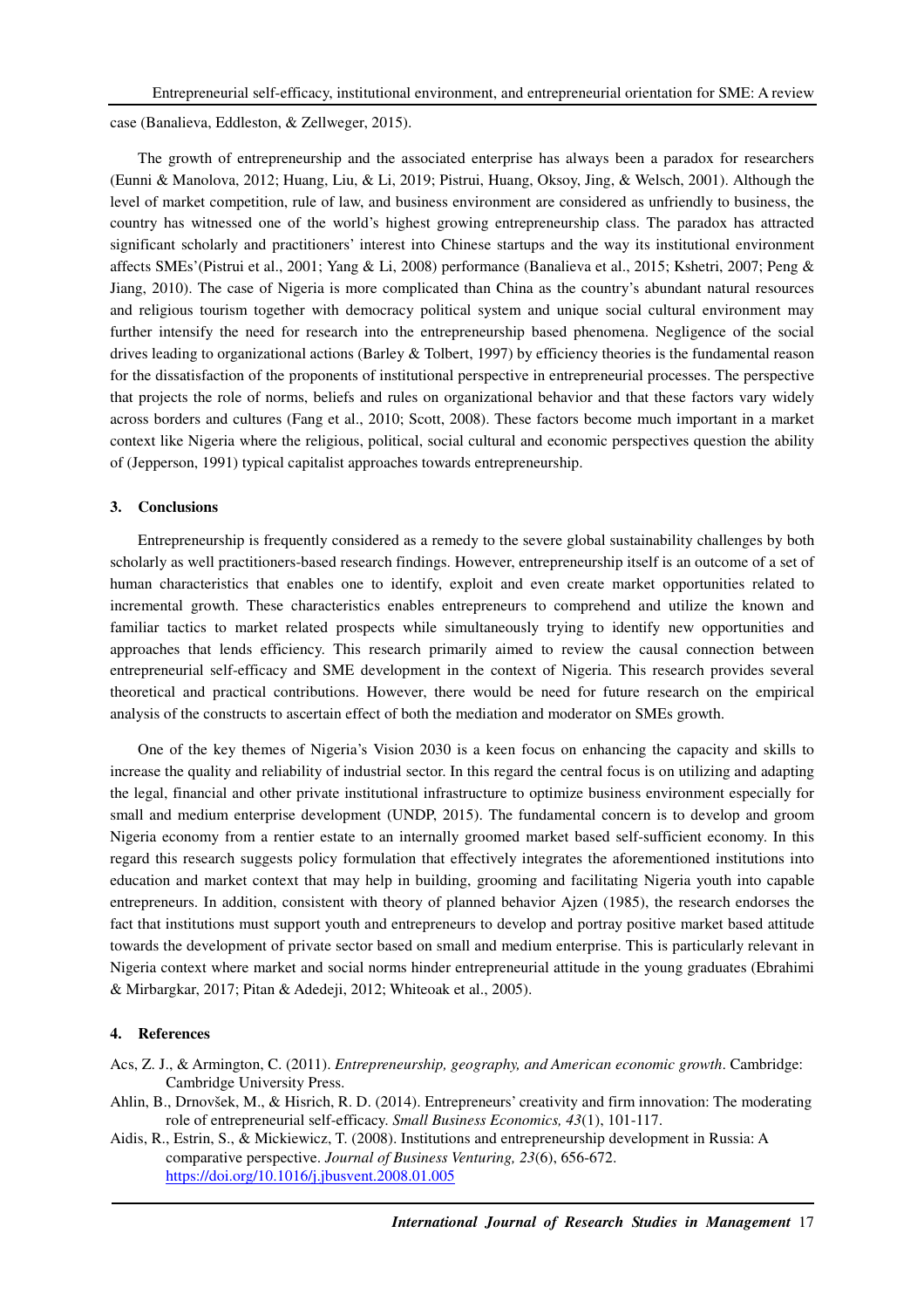- Ajzen, I. (1991). The theory of planned behavior. *Organizational behavior and human decision processes, 50*(2), 179-211.
- Akinkugbe, A., & Eniola, A. A. (2019). A review on the effect of bioscience entrepreneurship education in economic development in Nigeria. *Achievers journal of scientific research, 2*(2), 86-89.
- Aldrich, H. E., & Kenworthy, A. L. (1999). The accidental entrepreneur: Campbellian antinomies and organizational foundings. In *Variations in organization science: In honor of Donald T. Campbell* (pp. 19-34): SAGE Publications, Inc.
- Alvarez, S. A., & Barney, J. B. (2007). Discovery and creation: alternative theories of entrepreneurial action. *Strategic Entrepreneurship Journal, 1*(1-2), 11-26. https://doi.org/10.1002/sej.4
- Anderson, T. L. (2000). *Enviro-Capitalists: Doing good while doing well*. Lanham: Rowman & Littlefield Publishers.
- Auty, R. M. (2007). *Resource abundance and economic development*. Oxford: Oxford Univ. Press.
- Ayadi, R., & Gadi, S. (2014). EU-GCC trade and investment relations: What prospect of an FTA between the two regions? *Bridging the Gulf, 14*, 47-88.
- Banalieva, E. R., Eddleston, K. A., & Zellweger, T. M. (2015). When do family firms have an advantage in transitioning economies? Toward a dynamic institution‐based view. *Strategic Management Journal, 36*(9), 1358-1377.
- Bandura, A. (1995). *Social foundations of thought and action: A social cognitive theory* (7th ed.). Englewood Cliffs, N.J.: Prentice Hall.
- Bandura, A., Adams, N. E., Hardy, A. B., & Howells, G. N. (1980). Tests of the generality of self-efficacy theory. *Cognitive therapy and research, 4*(1), 39-66.
- Barley, S. R., & Tolbert, P. S. (1997). Institutionalization and structuration: Studying the links between action and institution. *Organization Studies, 18*(1), 93-117. https://doi.org/10.1177/017084069701800106
- Ben Letaifa, S., & Goglio-Primard, K. (2016). How does institutional context shape entrepreneurship conceptualizations? *Journal of Business Research, 69*(11), 5128-5134. https://doi.org/10.1016/j.jbusres.2016.04.092
- Byrne, J., & Fayolle, A. (2010). A feminist inquiry into entrepreneurship training. In D. Smallbone, J. Leitao, M. Raposo & F. Welter (Eds.), *The theory and practice of entrepreneurship: Frontiers in European entrepreneurship research* (pp. 76-100). Cheltenham ; Northampton: Edgar Elwood Publishing.
- Campbell, J. (2019). Nigeria is oil dependent, not oil rich. *Africa in transition, Africa program, and Nigeria on the brink* (Vol. 1/22/2019). New York: Council on Foreign Relations.
- Chen, C. C., Greene, P. G., & Crick, A. (1998). Does entrepreneurial self-efficacy distinguish entrepreneurs from managers? *Journal of Business Venturing, 13*(4), 295-316. https://doi.org/10.1016/s0883-9026(97)00029-3
- Covin, J. G., & Slevin, D. P. (1989). Strategic management of small firms in hostile and benign environments. *Strategic Management Journal, 10*(1), 75–87. https://doi.org/10.1002/smj.4250100107
- De Kok, J., Vroonhof, P., Verhoeven, W., Timmermans, N., Kwaak, T., Snijders, J., et al. (2011). *Do SMEs create more and better jobs*. Brussels: EIM for the European Commission DG Enterprise and industry.
- Dejardin, M. (2000). Entrepreneurship and economic growth: An obvious conjunction. In I. F. D. Strategies (Ed.), *An introductive survey to specific topics* (pp. 1-17). CREW, Faculty of Economics and Social Sciences, University of Namur, Belgium: The Institute for Development Strategies.
- Ebrahimi, P., & Mirbargkar, S. M. (2017). Green entrepreneurship and green innovation for SME development in market turbulence. *Eurasian Business Review, 7*(2), 203-228. https://doi.org/10.1007/s40821-017-0073-9
- Ebrahim-Zadeh, C. (2003). Dutch disease: Too much wealth managed unwisely. *Finance & Development, 40*(1), 50.
- Eniola, A. A. (2018a). Entrepreneur-SME manager traits and sources of financing. In *African entrepreneurship* (pp. 223-259): Springer.
- Eniola, A. A. (2018b). SME firm characteristics impact on the choice of sources of financing in South-West, Nigeria. *International Journal of Business and Globalisation, 21*(3), 344-366.
- Eniola, A. A. (2020). Internal control procedures and firm's performance. *International Journal of Scientific & Technology Research, 9*(2), 6407-6415.
- Eniola, A. A., & Entebang, H. (2014). SME firms performance in Nigeria: Competitive advantage and its impact. *International Journal of Research Studies in Management, 3*(2), 75-86.
- Eniola, A. A., & Entebang, H. (2015). Government policy and performance of small and medium business management. *International Journal of Academic Research in Business and Social Sciences, 5*(2), 237-248. https://doi.org/10.6007/IJARBSS/v5-i2/1481
- Eniola, A. A., & Olorunleke, G. K. (2020). Marketing strategies impact on organizational performance.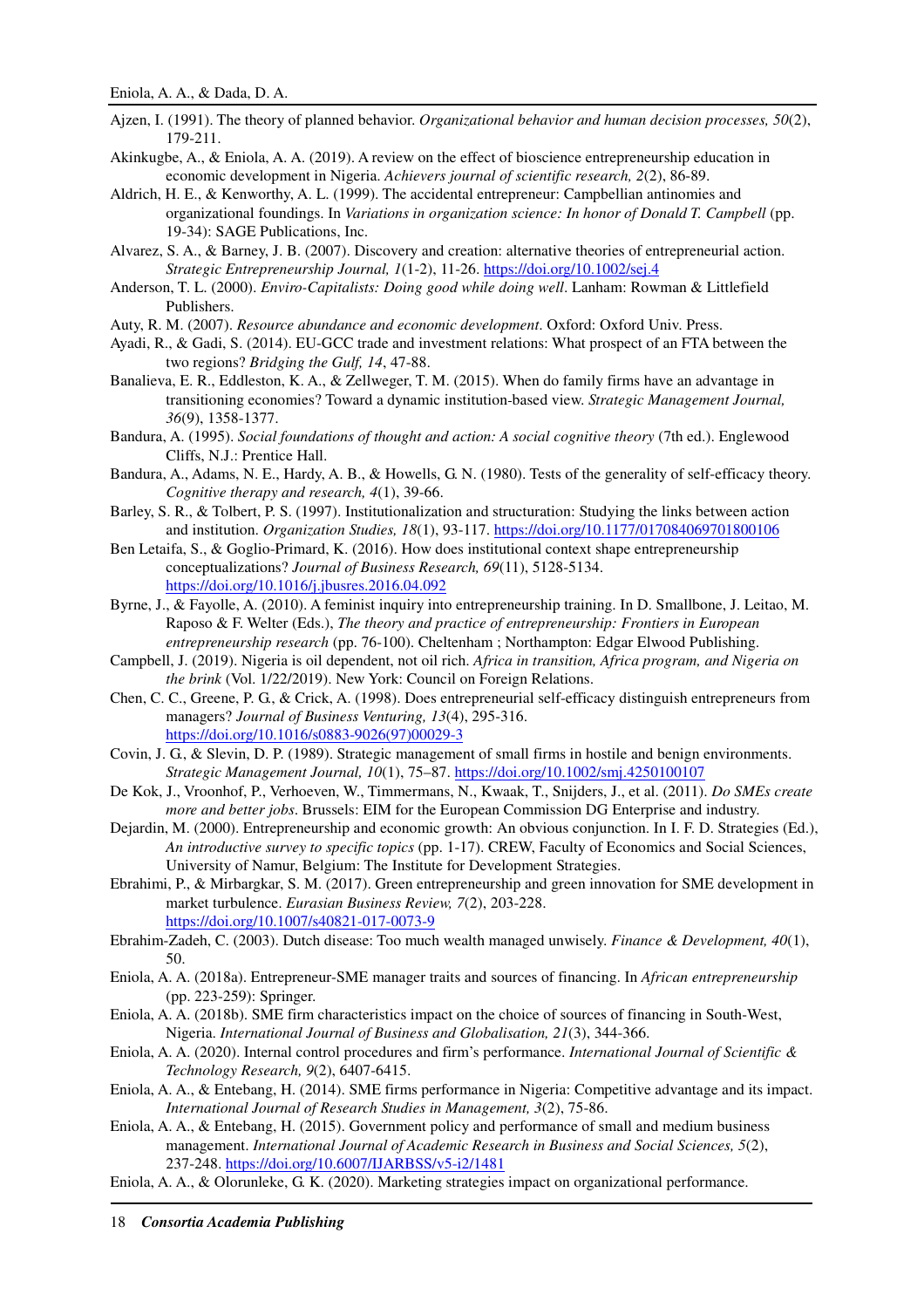*International Journal of Scientific & Technology Research, 9*(1), 1758-1762.

- Eniola, A. A., Entebang, H., & Sakariyau, O. B. (2015). Small and medium scale business performance in Nigeria: Challenges faced from an intellectual capital perspective. *International Journal of Research Studies in Management, 4*(1), 59-71.
- Eniola, A. A., Ojo, O. R., & Ajala, A. B. (2019). A cultural identity perspective of entrepreneurial performance of small firms. *IJRSM International Journal of Research Studies in Management, 8*(1), 89-100.
- Eniola, A. A., Olorunleke, G. K., Akintimehin, O. O., Ojeka, J. D., & Oyetunji, B. (2019). The impact of organizational culture on total quality management in SMEs in Nigeria. *Heliyon, 5*(8). https://doi.org/10.1016/j.heliyon.2019.e02293
- Eunni, R. V., & Manolova, T. S. (2012). Are the BRIC Economies Entrepreneur-Friendly? An Institutional Perspective. *Journal of Enterprising Culture, 20*(02), 171-202. https://doi.org/10.1142/s0218495812500082
- Fang, C., Lee, J., & Schilling, M. A. (2010). Balancing exploration and exploitation through structural design: The Isolation of subgroups and organizational learning. *Organization Science, 21*(3), 625-642. https://doi.org/10.1287/orsc.1090.0468
- Fillis, I., & Rentschler, R. (2010). The role of creativity in entrepreneurship. *Journal of enterprising culture, 18*(01), 49-81.
- Fishbein, M., & Ajzen, I. (1975). *Belief, attitude, intention, and behavior: An introduction to theory and research*. Reading, Mass: Addison-Wesley.
- Fuenfschilling, L. (2019). An institutional perspective on sustainability transitions, *Handbook of Sustainable Innovation* (pp. 219-236): Edward Elgar Publishing.
- Fuenfschilling, L., & Truffer, B. (2014). The structuration of socio-technical regimes: Conceptual foundations from institutional theory. *Research Policy, 43*(4), 772-791. https://doi.org/10.1016/j.respol.2013.10.010
- Gnyawali, D. R., & Fogel, D. S. (1994). Environments for entrepreneurship development: key dimensions and research implications. *Entrepreneurship Theory and Practice, 18*(4), 43-62.
- Guerrero, M., Urbano, D., & Fayolle, A. (2016). Entrepreneurial activity and regional competitiveness: evidence from European entrepreneurial universities. *The Journal of Technology Transfer, 41*(1), 105-131.
- Gylfason, T. (1984). Lessons from the Dutch disease: Causes, treatment, and cures. *Oxford Economic Papers, 36*(3), 359-380.
- Hambrick, D. C., & Mason, P. A. (1984). Upper echelons: The organization as a reflection of its top managers. *Academy of management review, 9*(2), 193-206.
- Heeks, R. (1998). Small enterprise development and the 'Dutch disease' in a small economy: The case of Brunei (pp. 1-57). Manchester: University of Manchester, Precinct Centre, Manchester.
- Hendrix, C., & Noland, M. (2014). *Confronting the curse: The economics and geopolitics of natural resource governance*. Peterson Institute for International Economics: Columbia University Press.
- Herron, L., & Robinson, R. B. (1993). A structural model of the effects of entrepreneurial characteristics on venture performance. *Journal of Business Venturing, 8*(3), 281-294. https://doi.org/10.1016/0883-9026(93)90032-z
- Hmieleski, K. M., & Baron, R. A. (2008). When does entrepreneurial self-efficacy enhance versus reduce firm performance? *Strategic Entrepreneurship Journal, 2*(1), 57-72. https://doi.org/10.1002/sej.42
- Hockerts, K., & Wüstenhagen, R. (2010). Greening Goliaths versus emerging Davids: Theorizing about the role of incumbents and new entrants in sustainable entrepreneurship. *Journal of Business Venturing, 25*(5), 481-492. https://doi.org/10.1016/j.jbusvent.2009.07.005
- Hollenbeck, J. R., & Whitener, E. M. (1988). Reclaiming personality traits for personnel selection: Self-esteem as an illustrative case. *Journal of Management, 14*(1), 81-91. https://doi.org/10.1177/014920638801400108
- Huang, Q., Liu, X., & Li, J. (2019). Contextualization of Chinese entrepreneurship research: An overview and some future research directions. *Entrepreneurship & Regional Development*, 1-17. https://doi.org/10.1080/08985626.2019.1640437
- Hutchings, K., & Weir, D. (2006). Understanding networking in China and the Arab World: Lessons for international managers. *Journal of European Industrial Training, 30*(4), 272-290.
- Isenberg, D. (2011). *The entrepreneurship ecosystem strategy as a new paradigm for economic policy: Principles for cultivating entrepreneurship*. Paper presented at the Babson Entrepreneurship Ecosystem Project.
- Ismail, K., Anuar, M. A., Omar, W. W., Aziz, A., Seohod, K., & Akhtar, C. S. (2015). Entrepreneurial intention, entrepreneurial orientation of faculty and students towards commercialization. *Procedia-Social and Behavioral Sciences, 181*, 349-355.
- Jepperson, R. (1991). Institutions, institutional effects, and institutionalism. In W. W. Powell & P. J. DiMaggio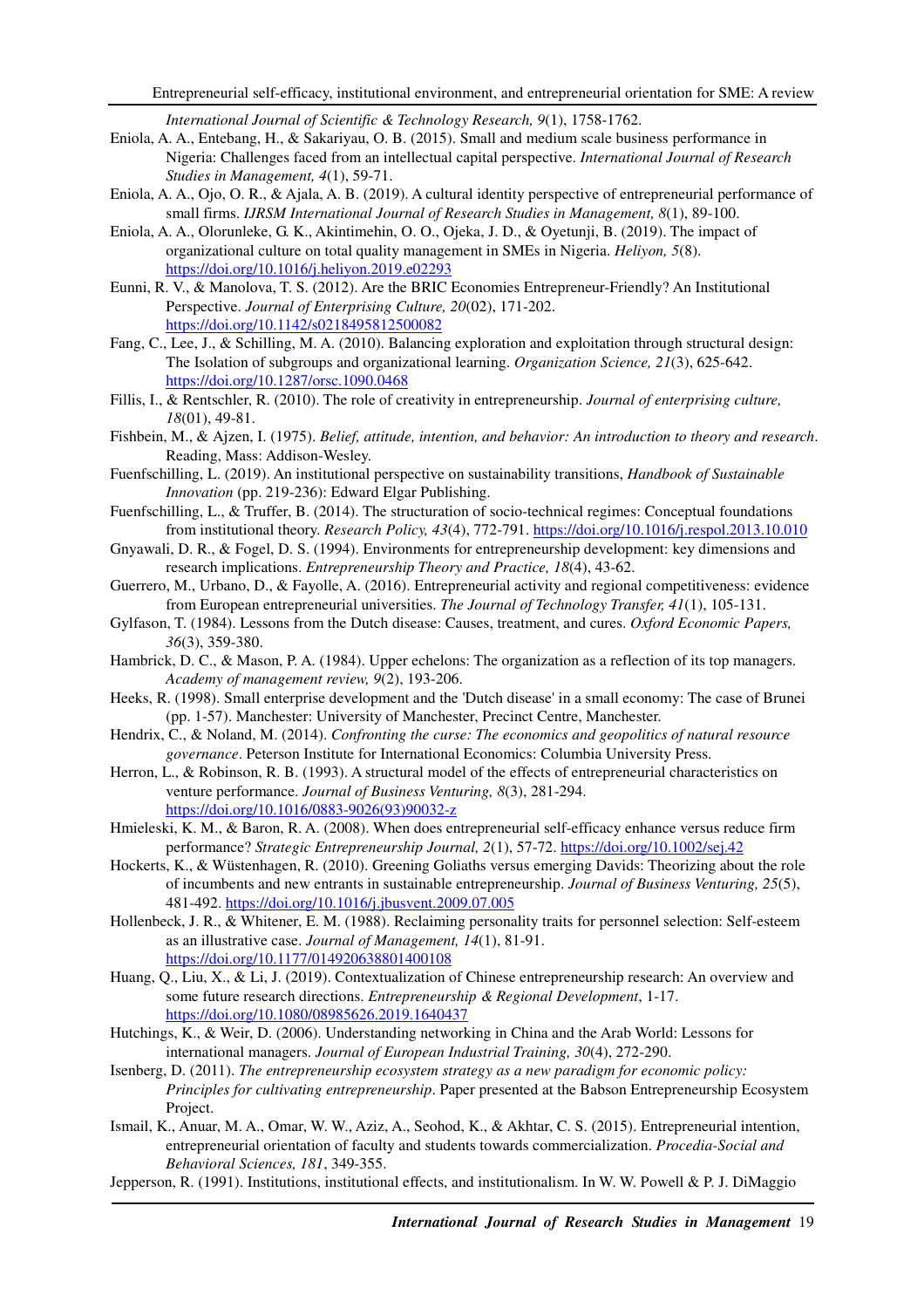(Eds.), *The new institutionalism in organizational analysis* (pp. 143-163). Chicago: University of Chicago Press.

- Jolly, S., & Raven, R. P. J. M. (2015). Collective institutional entrepreneurship and contestations in wind energy in India. *Renewable and Sustainable Energy Reviews, 42*, 999-1011. https://doi.org/10.1016/j.rser.2014.10.039
- Jolly, S., Spodniak, P., & Raven, R. P. J. M. (2016). Institutional entrepreneurship in transforming energy systems towards sustainability: Wind energy in Finland and India. *Energy Research & Social Science, 17*, 102-118. https://doi.org/10.1016/j.erss.2016.04.002
- Kayed, R. N., & Hassan, M. K. (2011). The global financial crisis and Islamic finance. *Thunderbird International Business Review, 53*(5), 551-564. https://doi.org/10.1002/tie.20434
- Kayed, R. N., & Kabir Hassan, M. (2011). Saudi Arabia's economic development: entrepreneurship as a strategy. *International Journal of Islamic and Middle Eastern Finance and Management, 4*(1), 52-73. https://doi.org/10.1108/17538391111122203
- Kelley, D., Singer, S., & Herrington, M. (2011). *Global Entrepreneurship Monitor (GEM): Global report*. Babson College, Babson Park, MA, United States.
- Kropp, F., Lindsay, N. J., & Shoham, A. (2008). Entrepreneurial orientation and international entrepreneurial business venture startup. *International Journal of Entrepreneurial Behavior & Research, 14*(2), 102-117.
- Krueger, N. F., & Brazeal, D. V. (1994). Entrepreneurial potential and potential entrepreneurs. *Entrepreneurship Theory and Practice, 18*(3), 91-104. https://doi.org/10.1177/104225879401800307
- Kshetri, N. (2007). Institutional factors affecting offshore business process and information technology outsourcing. *Journal of International Management, 13*(1), 38-56.
- Langlois, R. N., & Hodgson, G. M. (1992). Orders and organizations: toward an Austrian theory of social institutions. In *Austrian Economics: Tensions and New Directions* (pp. 165-192): Springer Netherlands.
- Lee, S. M., & Peterson, S. J. (2000). Culture, entrepreneurial orientation, and global competitiveness. *Journal of World Business, 35*(4), 401-416.
- Long, W. A., Tan, W. L., & Robinson, P. (1995). *The relationship of attitudes to entrepreneurial intentions*. Retrieved from http://ink.library.smu.edu.sg/lkcsb\_research/380
- Lumpkin, G. T., & Dess, G. G. (1996). Clarifying the entrepreneurial orientation construct and linking it to performance. *The Academy of Management Review, 21*(1), 135.
- Luthans, F., & Ibrayeva, E. S. (2005). Entrepreneurial self-efficacy in Central Asian transition economies: quantitative and qualitative analyses. *Journal of International Business Studies, 37*(1), 92-110. https://doi.org/10.1057/palgrave.jibs.8400173
- Lysonski, S., & Durvasula, S. (2013). Nigeria in transition: acculturation to global consumer culture. *Journal of Consumer Marketing, 30*(6), 493-508.
- Markman, G. D., Russo, M., Lumpkin, G. T., Jennings, P. D. D., & Mair, J. (2016). Entrepreneurship as a platform for pursuing multiple goals: A special issue on sustainability, ethics, and entrepreneurship. *Journal of Management Studies, 53*(5), 673-694. https://doi.org/10.1111/joms.12214
- McGee, J. E., Peterson, M., Mueller, S. L., & Sequeira, J. M. (2009). Entrepreneurial self-efficacy: Refining the measure. *Entrepreneurship Theory and Practice, 33*(4), 965-988. https://doi.org/10.1111/j.1540-6520.2009.00304.x
- McMillan, J., & Woodruff, C. (2002). The central role of entrepreneurs in transition economies. *Journal of Economic Perspectives, 16*(3), 153-170. https://doi.org/10.1257/089533002760278767
- Motoyama, Y., & Watkins, K. K. (2014). *Examining the connections within the startup ecosystem: A case study of St. Louis*. Ewing Marion Kauffman Foundation.
- Naman, J. L., & Slevin, D. P. (1993). Entrepreneurship and the concept of fit: A model and empirical tests. *Strategic management journal, 14*(2), 137-153.
- NBS. (2018). *Demographic statistics bulletin*. Abuja, Nigeria: National Bureau of Statistics.
- North, D. C. (1991). Institutions. *Journal of economic perspectives, 5*(1), 97-112.
- Pacheco, D. F., Dean, T. J., & Payne, D. S. (2010). Escaping the green prison: Entrepreneurship and the creation of opportunities for sustainable development. *Journal of Business Venturing, 25*(5), 464-480. https://doi.org/10.1016/j.jbusvent.2009.07.006
- Peng, M. W., & Jiang, Y. (2010). Institutions behind family ownership and control in large firms. *Journal of management Studies, 47*(2), 253-273.
- Pistrui, D., Huang, W., Oksoy, D., Jing, Z., & Welsch, H. (2001). Entrepreneurship in China: Characteristics, attributes, and family forces shaping the emerging private sector. *Family Business Review, 14*(2), 141-152.
- Pitan, O. S., & Adedeji, S. (2012). Skills mismatch among university graduates in the Nigeria labor market.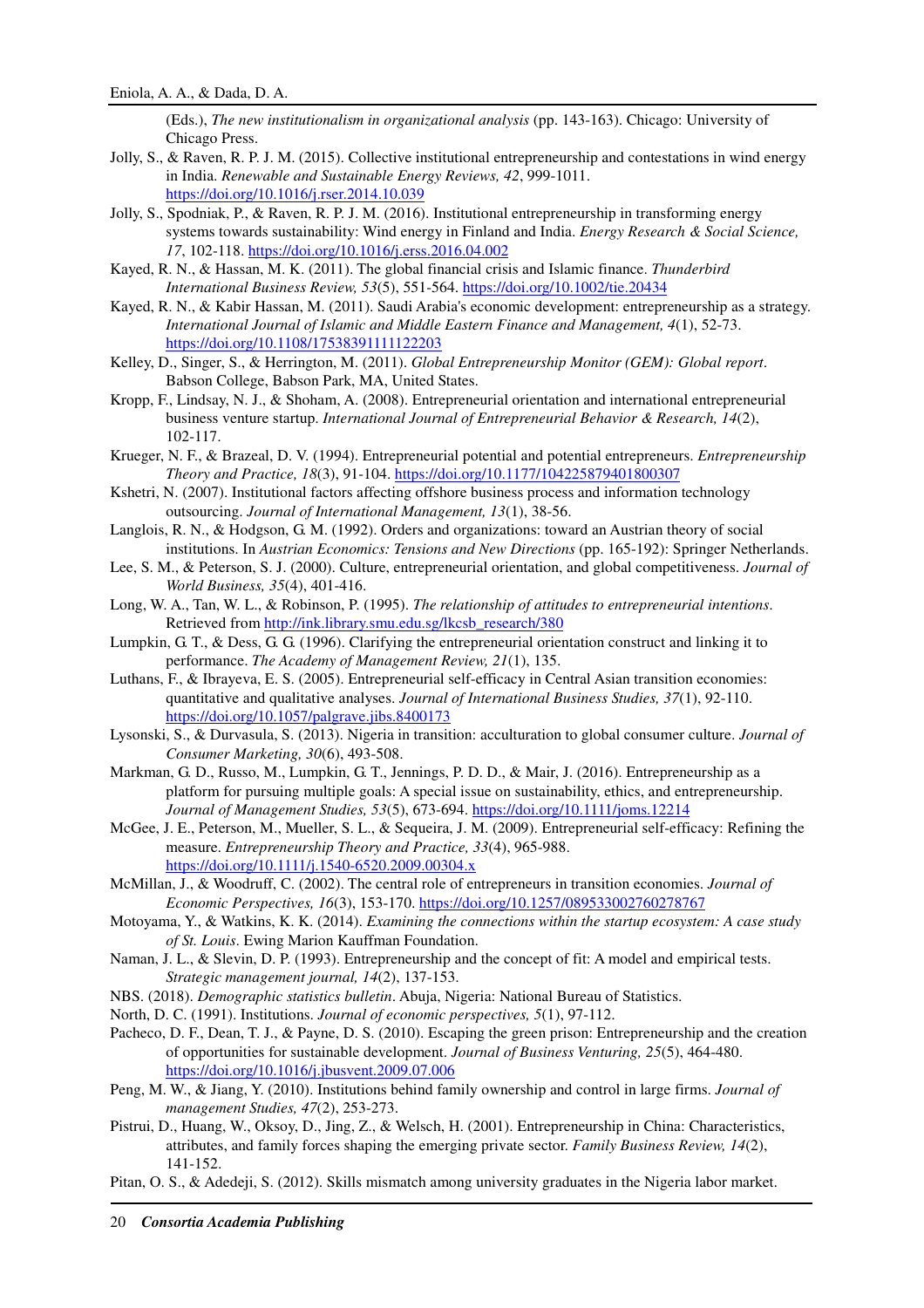*US-China Education Review, A*(1), 90-98.

- Poon, J. M. L., Ainuddin, R. A., & Junit, S. O. H. (2006). Effects of self-concept traits and entrepreneurial orientation on firm performance. *International Small Business Journal: Researching Entrepreneurship, 24*(1), 61-82. https://doi.org/10.1177/0266242606059779
- Ramady, M. A. (2016). *The political economy of waste:Uuse and abuse of social capital networking*. Cham; Heidelberg; New York; Dordrecht; London: Springer.
- Rauch, J. N., & Newman, J. (2009). Defining sustainability metric targets in an institutional setting. *International Journal of Sustainability in Higher Education, 10*(2), 107-117.
- Rice, M. P., Fetters, M. L., & Greene, P. G. (2010). University-based entrepreneurship ecosystems: Key success factors and recommendations. In M. Fetters, P. Greene, M. Rice, J. Butler, G. J. M. Aguirre, G. A. Torres & K. Giordano (Eds.), *The development of university-based entrepreneurship ecosystems* (pp. 177-196). Northampton, MA: Edward Elgar Publishing.
- Richard, O. C., Barnett, T., Dwyer, S., & Chadwick, K. (2004). Cultural diversity in management, firm performance, and the moderating role of entrepreneurial orientation dimensions. *Academy of Management Journal, 47*(2), 255-266.
- Rosenbusch, N., Rauch, A., & Bausch, A. (2013). The mediating role of entrepreneurial orientation in the task environment: Performance relationship: A meta-analysis. *Journal of Management, 39*(3), 633-659.
- Sarasvathy, S. D. (2001). Causation and effectuation: Toward a theoretical shift from economic inevitability to entrepreneurial contingency. *Academy of Management Review, 26*(2), 243-263. https://doi.org/10.5465/amr.2001.4378020
- Schmutzler, J., Andonova, V., & Diaz-Serrano, L. (2018). How context shapes entrepreneurial self-efficacy as a driver of entrepreneurial intentions: A multilevel approach. *Entrepreneurship Theory and Practice, 43*(5), 880-920. https://doi.org/10.1177/1042258717753142
- Scott, W. R. (2008). Approaching adulthood: The maturing of institutional theory. *Theory and Society, 37*(5), 427-442. https://doi.org/10.1007/s11186-008-9067-z
- Smink, M. M., Hekkert, M. P., & Negro, S. O. (2013). Keeping sustainable innovation on a leash? Exploring incumbents' institutional strategies. *Business Strategy and the Environment, 24*(2), 86-101. https://doi.org/10.1002/bse.1808
- Smith, K. G., Baum, J. R., & Locke, E. A. (2001). A multidimensional model of venture growth. *Academy of Management Journal, 44*(2), 292-303. https://doi.org/10.2307/3069456
- Stam, E. (2015). Entrepreneurial ecosystems and regional policy: A sympathetic critique. *European Planning Studies, 23*(9), 1759-1769.
- Stam, E., & Spigel, B. (2018). Entrepreneurial ecosystems. In R. Blackburn, D. De Clercq, & J. Heinonen (Eds.), *The Sage handbook of small business and entrepreneurship* (pp. 407-421). London: Sage Publications Ltd.
- Thomas, K. W., & Velthouse, B. A. (1990). Cognitive elements of empowerment: An "interpretive" model of intrinsic task motivation. *Academy of Management Review, 15*(4), 666-681. https://doi.org/10.5465/amr.1990.4310926
- Thornton, P. H., Lounsbury, M., & Ocasio, W. (2013). *The institutional logics perspective: A new approach to culture, structure, and process*. Oxford: Oxford Univ. Press.
- UNDP. (2015). Nigeria's road to SDGs: Country transition strategy (pp. 1-40). Abuja, Nigeria: MDGs Nigeria.
- Urbano, D., Aparicio, S., & Audretsch, D. (2018). Twenty-five years of research on institutions, entrepreneurship, and economic growth: what has been learned? *Small Business Economics, 53*(1), 21-49. https://doi.org/10.1007/s11187-018-0038-0
- Urbano, D., & Guerrero, M. (2013). Entrepreneurial universities: Socioeconomic impacts of academic entrepreneurship in a European region. *Economic Development Quarterly, 27*(1), 40-55.
- Veciana, J. M., & Urbano, D. (2008). The institutional approach to entrepreneurship research. Introduction. *International Entrepreneurship and Management Journal, 4*(4), 365-379.
- Volery, T., Mueller, S., & von Siemens, B. (2013). Entrepreneur ambidexterity: A study of entrepreneur behaviors and competencies in growth-oriented small and medium-sized enterprises. *International Small Business Journal: Researching Entrepreneurship, 33*(2), 109-129. https://doi.org/10.1177/0266242613484777
- Welter, F., & Smallbone, D. (2011). Institutional perspectives on entrepreneurial behavior in challenging environments. *Journal of Small Business Management, 49*(1), 107-125.
- Whiteoak, J. W., Crawford, N. G., & Mapstone, R. H. (2005). Impact of gender and generational differences in work values and attitudes in an Arab culture. *Thunderbird International Business Review, 48*(1), 77-91. https://doi.org/10.1002/tie.20086
- Wiklund, J. (1999). The sustainability of the entrepreneurial orientation: Performance relationship.